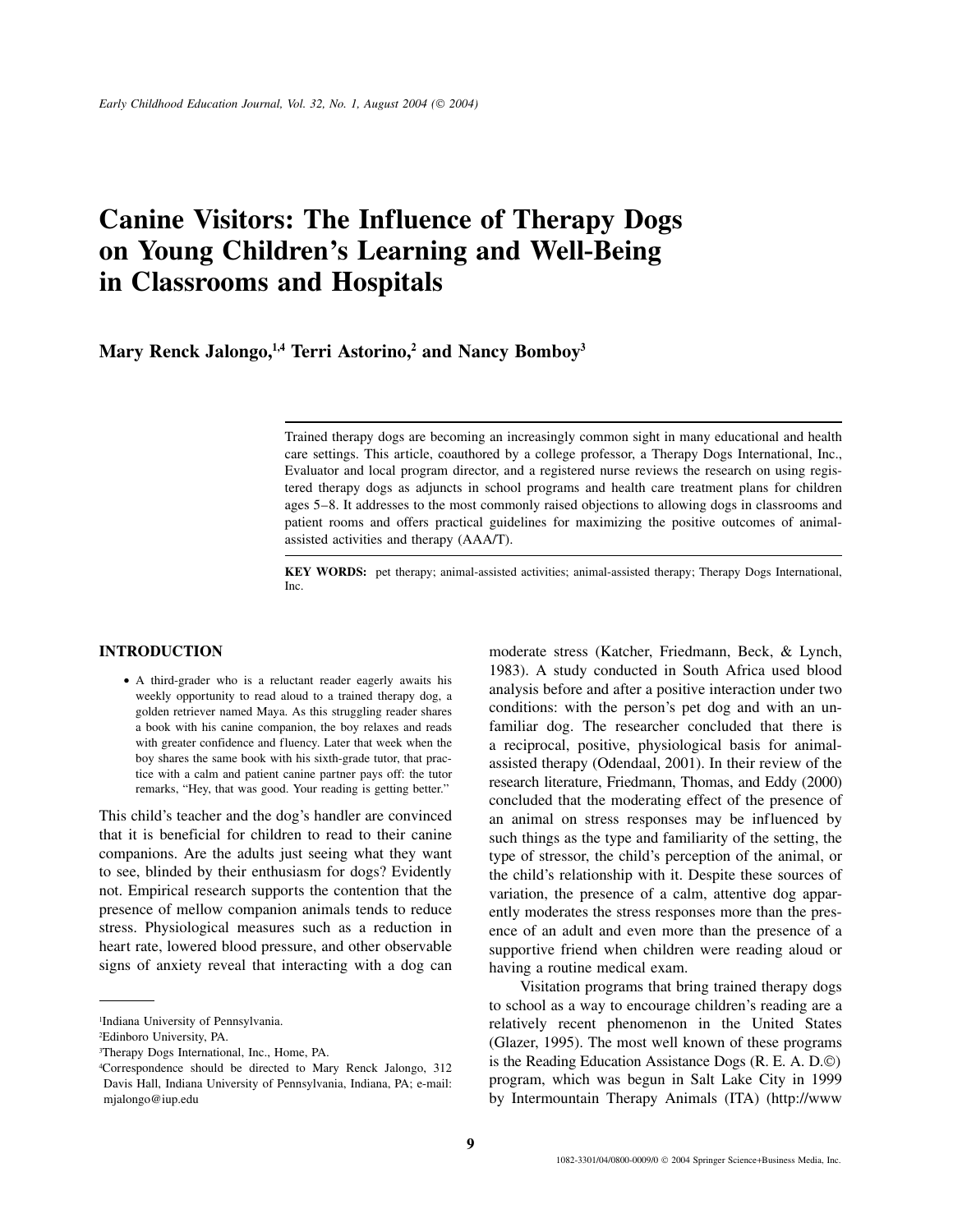.therapyanimals.org). Preliminary findings from the ITA people explicitly looking at or observing animals or picresearch were very encouraging. All of the students who tures of animals; people being in the presence of animals participated in R. E. A. D. for 13 months gained at least but not interacting with them; and people touching or two grade levels, and some improved as much as four interacting with them" (Friedmann et al., 2000, p. 137). grade levels, according to ITA Executive Director, Animal-assisted therapy is founded on two principles: Kathy Klotz (Bueche, 2003). Similar findings pertained children's natural tendency to open up in the presence in the Carolina Canines for Service project (Newlin, of animals and the stress-moderating effect of an ani-2003). Fifteen second-graders who tested below grade mal's calm presence. Research estimates that over 70% level for reading fluency and on reading tests were of children of all ages do tend to talk to and confide in paired with a therapy dog and handler once a week for animals (Serpell, 2000). In fact, the growing realization 20 minutes throughout the school year, and most of the that talking with animals can be therapeutic has led children "improved their reading skills by at least two many residential treatment facilities, such as Green grade levels" (Newlin, 2003, p. 43). Media coverage has Chimneys in upstate New York (www.greenchimneys resulted in greater public awareness of such programs, .org), to make animal-assisted therapy a regular compoand similar programs have been instituted in communi- nent in their treatment plans for children with severe ties throughout the United States (http://pawsforhealth emotional problems and behavioral disorders. .org). Animal-assisted activities show great promise for As these incidents in a hospital and a classroom motivating children to complete academic activities, not setting suggest, canine visitation programs that bring only in reading but also across the curriculum (Nebbe, trained therapy dogs into contact with children in the 2003). Additionally, research suggests that the presence primary grades can offer a unique form of support to of trained therapy dogs and service dogs can support the children's learning, physical health, and emotional wellgoals of inclusion. In one study of peer interaction, a being. This observation is far from new, however. Enchild without disabilities was 10 times more likely to lightened practices at the York Retreat in England in interact with a peer who had disabilities if the child was 1792 gave psychiatric patients responsibility for the care accompanied by a dog (Katcher, 1997), thus lending em- of rabbits and poultry. Florence Nightingale (1820– pirical support to the "social lubricant" function of dogs 1910), whose legendary compassion inspired the entire described in the 1960s by Boris Levinson (1969), a child profession of nursing, advised that a small pet could psychotherapist and the father of pet therapy. The physi- make an excellent companion for the sick particularly ological as well as psychosocial benefits of positive in- for the chronically ill. Today, a San Francisco-based teractions between young children and therapy dogs are group called Pets Are Wonderful Support (PAWS) pronot purely anecdotal; rather, there is a growing body of vides carefully selected animal companions for HIV paresearch to support the existence of a human–animal tients of all ages (Spence & Kaiser, 2002). With over a bond (Delta Society, 1997). hundred years of research and practice as support, bring-

had an I.V., and now she has one too. After the child confides 2000). this fear aloud while talking to Barney, it enables the nurses to do a better job of allaying her anxieties.

Can the presence of a dog exert a positive influence on **WHAT ANIMAL-ASSISTED ACTIVITY** a child's emotional and physical well-being, or are these

A 5-year-old suffering from a severe infection lies quietly in ing registered canine therapy animals into schools and her hospital bed late in the afternoon as tears roll down her hospitals has progressed far beyond that ( face. She has become inconsolable today, and the nurses cannot sistible urge to say that these institutions are "going to figure out why. A small beagle named Barney walks into her the dogs." There is a growing interdisciplinary and room and studies the girl's face. When the child reaches out to increasingly international understanding as wel room and studies the girl's face. When the child reaches out to<br>it, Barney hops up onto the chair next to her bed. The girl<br>smiles for the first time all day as she touches the therapy dog's<br>velvety ears and reveals what i saw that her grandma and people on television died after they Fine, 2000; Jalongo, 2004; Podberscek, Paul, & Serpell,

reports simply touching anecdotes? A number of experi- The distinction between animal-assisted activities mental and quasi-experimental studies confirm that they and animal therapy is that animal-assisted activities are do (Johnson, Odendaal, & Meadow, 2002; Moody, King, often offered to a group of children on a short-term ba- & O'Rourke, 2002). "Three categories of human–animal sis, and animal-assisted therapy is planned for individual association provide physiological benefits to individuals: children as part of a curriculum. Visitation programs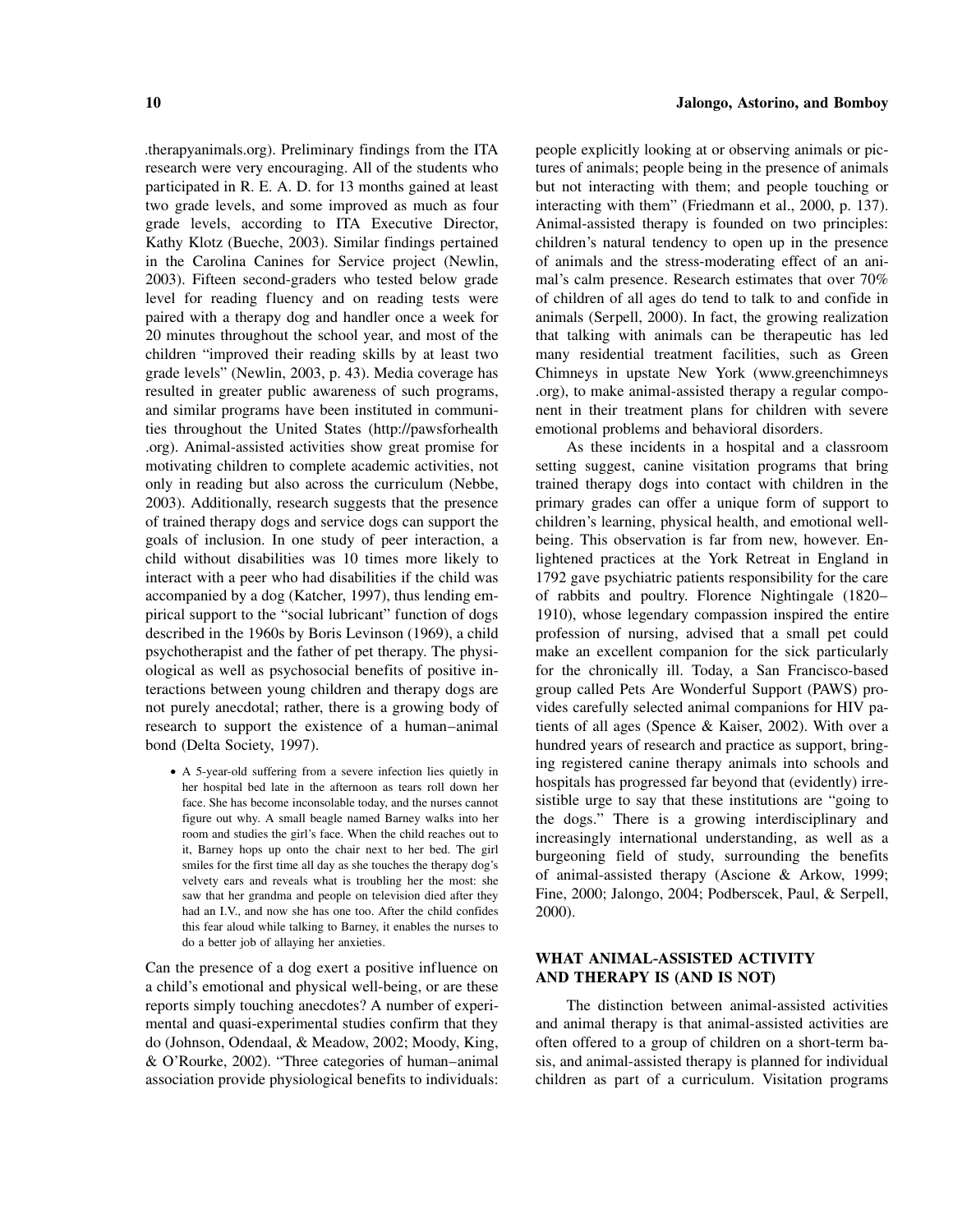### **Canine Visitors 11**

that bring companion animals into educational settings **WHAT OBJECTIONS ARE COMMONLY** typically share three important characteristics: **RAISED TO THERAPY DOGS IN SCHOOLS**

- **AND HOSPITALS?** 1. *Certification and Insurance.* Both the personnel in the pro-.tdi-dog.org) and the Delta Society (http://www.deltasociety insurance through their annual dues, a very important considered in a child's classroom or patient room and an explanation of eration for educational and health care facilities. Dogs selected how these concerns are address be at least one year of age. Therapy animals are selected based on their gentle, calm demeanor, and ability to adapt easily to **Sanitation Concerns** unfamiliar circumstances. They must be tested and pass before earning the credentials of a registered therapy dog. One common concern is that the dog might be a
- 
- 

apy programs definitely are not the same thing as keep-<br>ing a classroom pet. During animal-assisted therapy, ani-<br>have served 350,000 patients in 40 states, one clear indiing a classroom pet. During animal-assisted therapy, ani-<br>mals visit rather than reside in the school setting. Nor is<br>cation of the success and acceptance of such programs canine-assisted therapy the same thing as a teacher in the United States. bringing an unpredictable family dog to school; both the handler and the animal in therapy programs have been **Safety Considerations** thoroughly trained, evaluated, and registered, enabling them to adapt to many different environments and situa- Dogs registered through Therapy Dogs Internations. Canine therapy programs have gained popularity tional, Inc. (TDI, Inc.) are rigorously evaluated. To as well; Intermountain Therapy Animals reports that it maintain their therapy dog certification, the handler registered 14,000 dogs from all 50 states, Canada, and must renew their annual membership with TDI, Inc., some other countries in 2003. Which includes an annual veterinary visit for their dog.

grams and the companion animals are specially selected,<br>trained, evaluated, and registered. The most well-known train-<br>ing programs for volunteers and their canine companions are<br>sponsored by Therapy Dogs International, In org). Members of these organizations are covered by liability most common objections to hosting a canine visitor in a<br>
insurance through their annual dues, a very important considerability classroom or patient room and an

2. *Programming.* Animal-assisted activity and therapy is much "host" carrier of "zoonoses"—diseases and infections more than just bringing a family pet along to a school or hos-<br>**Example 19** reasonable to human beings. Of more than just bringing a family pet along to a school or hos-<br>pital. In schools, therapy dogs are part of an educational goal,<br>while in hospitals, they are part of the patient's treatment plan.<br>this issue is of particular In the R. E. A. D.<sup>®</sup> program (www.therapyanimals.org), three Recent research conducted by a team of nurses conthings are taken into consideration: book selection (e.g., cluded that, even though dogs have the potential to matched to age, reading level), interest (reading material is transmit the greatest number of zoonotic diseases to pa-<br>focused on an animal theme), and motivation (each book is tients, the danger is minimal if responsible focused on an animal theme), and motivation (each book is<br>
"pawtographed" with a pawprint of the dog, and, after a child<br>
reads 10 books, he or she gets to keep the book). High-quality<br>
sures are observed (Brodie, Biley & canine visitation programs are fully integrated into the curric-<br>Such safety measures include having adults and children ular goals of schools and into the health and wellness goals of wash their hands before and after a visit, providing hospitals. Sidebar 1 describes how therapy dogs fit into pediat-<br>ric care.<br>the dogs gen git) and adhesing to matisulaus grapping inc care.<br>
3. Collaboration. Usually, more than one institution and organization sinvolved in animal-assisted therapy. The institutions and health care for all of the canine visitors. Therapy most often involved are schools, libraries, and hospitals, and dogs are also trained not to lick or scratch, thereby conthe organizations that collaborate typically include, at mini- trolling a major potential source of infection. Therapy mum, the group that provides animal-assisted therapy person-<br>nel as well as agencies that locate, train, certify, and provide<br>and Therapone they are as alson as just about anything nel as well as agencies that locate, train, certify, and provide<br>health care for the animal. Increasingly, businesses are invest-<br>ing in AAT. In the Reading with Rover program in the state<br>of Washington (http://www.kcls.or in health care facilities. On rare occasion, even a highly and Noble and Home Depot collaborate in canine therapy pro- trained dog will become ill suddenly and vomit, urinate, grams by offering their retail stores as sites where trained ani-<br>mals can be field tested for their ability to adjust to new envi-<br>as in the bosnitel. Their handlers hear responsibility for mals can be field tested for their ability to adjust to new envi-<br>ronments and interact with many different people in a public<br>setting.<br>Setting up after their animals and are prepared to do so appropriately. With careful planning, policies, and pro-Thus, animal-assisted learning activities and ther-<br>approximation concerns can be controlled. Therapy<br>programs definitely are not the same thing as keep-<br> $\frac{1}{2}$ <br> $\frac{1}{2}$ cation of the success and acceptance of such programs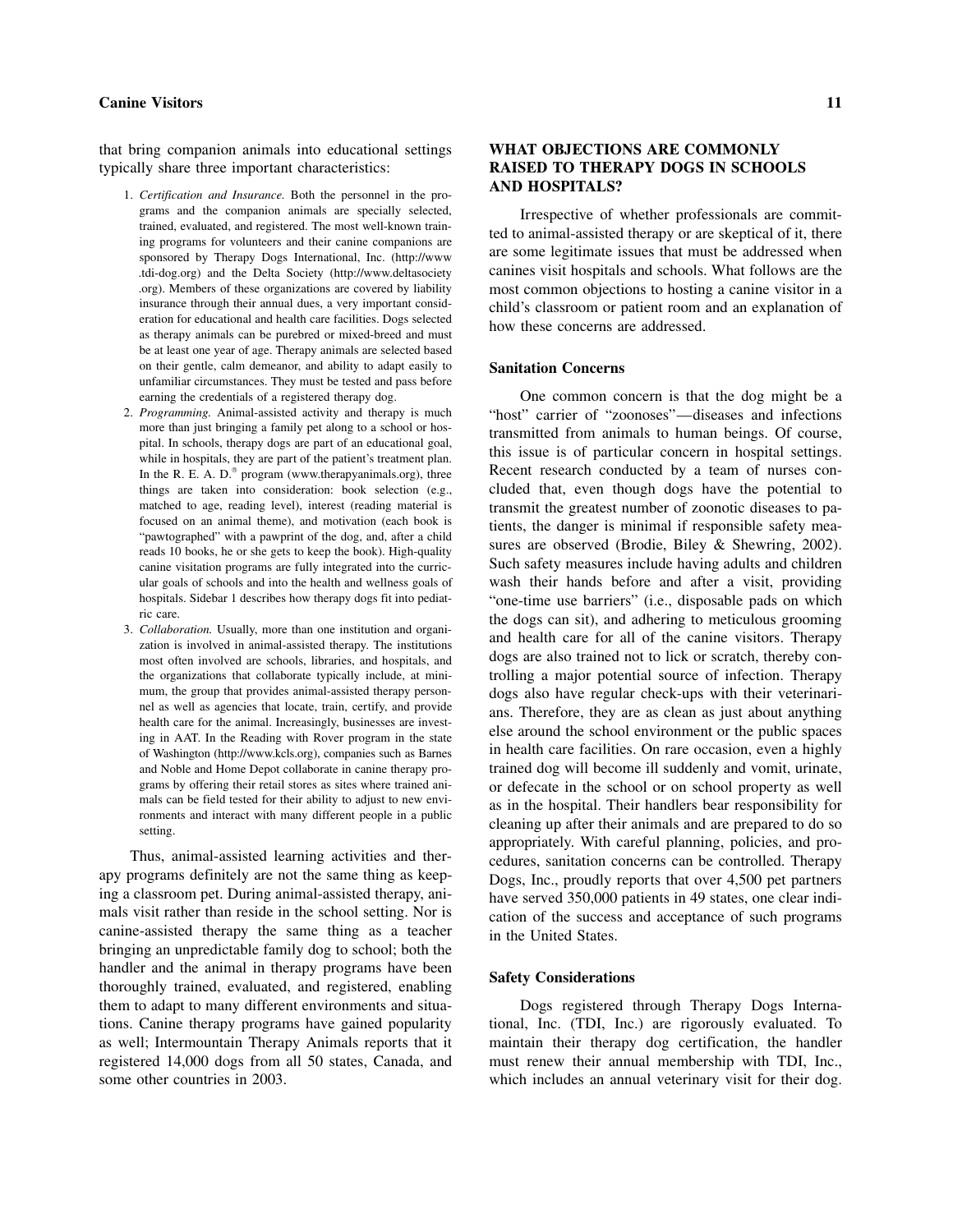### **SIDEBAR 1: THERAPY DOGS IN THE HOSPITAL SETTING**

### **Terri Astorino, R.N.**

Faces that were once sad, lonely, and filled with despair brighten dramatically as a white German Shepherd, a therapy dog named Snowball, comes lumbering down the quiet, antiseptic hospital corridor. Gone are the children's thoughts of pain and suffering. In the place of tears and cries are giggles and smiles. Animal-assisted therapy has enhanced the children's ability to progress toward physical and psychological wellness. Scenes such as this one are being repeated all over the country. Therapy dogs are a daily sight in health care programs for children in the United States. From long-term care facilities to children's hospitals to intensive care units, therapy dogs are being incorporated into patient treatment plans. Why make canine visitors part of health care programs for children? Simply stated, companion animals offer something that humans cannot—companion animals provide unconditional love and emotional support.

Animal-assisted therapy (AAT) or pet-facilitated therapy (PFT) has been described in the literature as an applied science, incorporating the use of animals to assist in resolving human problems (Gammonley, 1991). Amazingly, AAT has been documented as far back as the 1800s (Brodie & Biley, 1999). Where children's health care programs are concerned, AAT consists of specially trained therapy animals used by medical professionals to achieve specific beneficial outcomes (Miller & Conner, 2000). The use of companion animals, particularly trained therapy dogs, has gained great respect in medicine and because these practices have the backing of empirical research (Miller & Conner, 2000).

Research has demonstrated that AAT can yield many positive outcomes for children's well-being, which include "decreased feelings of loneliness, feelings of increased physical and psychological well-being, decreased need for medications, enhanced quality of life, improved physical function, decreased stress and anxiety, and increased motivation" (Fontaine, 2001, p. 31). Young children's delight and positive responses are easy to recognize. When Corky, a Yorkshire Terrier, performed the tricks of dancing and rolling over to entertain a 2-year-old transplant patient, a 6-year-old across the hall who could see the little dog called out, "I want him in my bed!" (Roosevelt, 2001).

As health care professionals, nurses are trained to be careful observers of patients' behavior and to document carefully these observations in their notes on patients' charts. The effectiveness of AAT is doubly persuasive because nurses' observations underscore the empirical findings on the benefits that can accrue to children when AAT is part of the treatment plan. A child with brain damage who refuses to complete a series of exercises to strengthen her grip, control, and range of motion may be much more willing to cooperate when the therapy consists of brushing a dog instead (Belcher, 2002). The moment that the canine visitors come onto the pediatrics floor, children's attitudes improve (Moody et al., 2002). It is apparent to the hospital personnel that AAT is one successful way to support children not only in coping with illness but also in easing the transition during what may well be the most difficult moments in their young lives. There are many physical, social, and psychological advantages to the AAT in hospitals and other health care facilities (Peterson, 1999). Perhaps the most compelling argument of all is the health care professionals' opportunity to regularly witness a canine visitor's capacity to elicit a positive response from children despite their difficult and sometimes desperate circumstances. As Miller and Connor (2000) observe, for years, nurses have resorted to secretively bringing animals in to hospitals in an effort to console and cheer patients; today, health care professionals have the backing of medical research, the resource of trained therapy animals and handlers, and the support of carefully assessed programs to effect more positive outcomes for patients.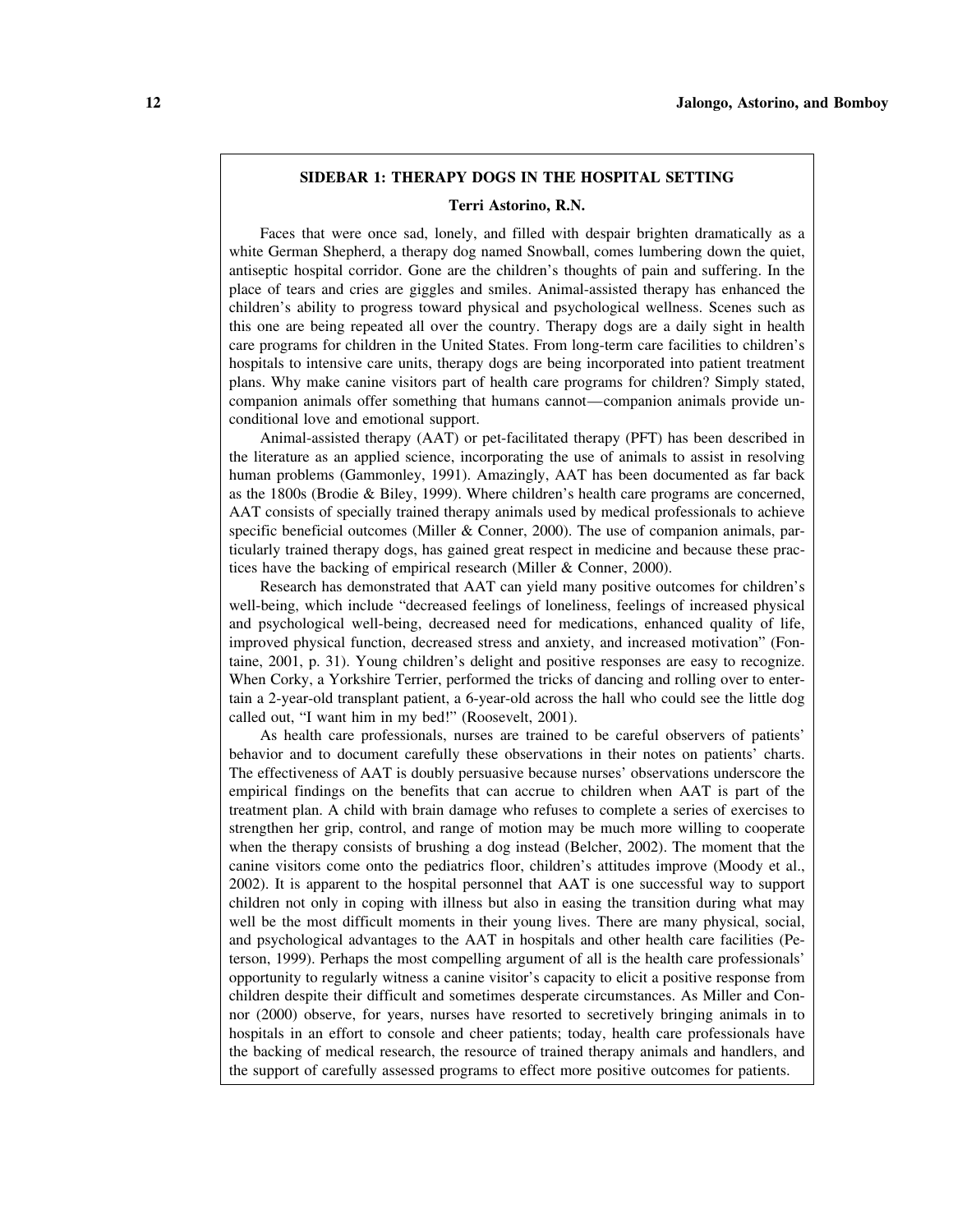## **Canine Visitors 13**

Therapy dogs are bathed or well-groomed immediately before a visit to school so animal dander, the most **WHAT SHOULD PROFESSIONALS WHO WORK** common source of an allergic reaction, is significantly **WITH 5- TO 8-YEAR-OLDS KNOW ABOUT** reduced. Of course, school and hospital personnel will **CANINE VISITOR PROGRAMS?** need to clarify the particular nature of a child's allergy to dogs and plan accordingly. Simple adaptations, such **Recommendation 1: Work Exclusively** as holding a demonstration by therapy dogs in a large, **with Registered Therapy Animals** airy auditorium or outdoors might solve the problem.

In many areas of the country and parts of the world,<br>dogs are valued primarily for their fierceness and their<br>ability to protect people and property. It will take direct<br>for the Canine Visitors experience with calm, gentle, and sensitive dogs to Young children can become very excited when a counteract such expectations or to reduce the anxiety dog arrives in a school or health care facility. Teachers caused by previous frightening encounters with canines. and nurses may have little information about the child's The best approach is to avoid forcing the issue. If a child prior experiences with animals and will need to model

TDI, Inc., canines are graduates of basic obedience peers interact with the animal. According to the psychoclasses as well as other, more specialized, forms of train- logical research on phobias, one of the most powerful ing. As a result, displays of aggression are highly un- ways to reshape a fearful behavioral response is to prolikely. Just as a highly trained person can accomplish vide a positive peer role model (Bandura, 1976). Altasks that would be hazardous for others to attempt, reg- though bringing children into closely supervised and istered therapy dogs are capable of coping with circum- gradual contact with registered therapy dogs cannot be stances that would be dangerous with untrained family expected to eliminate all fear or dislike of dogs, it may pets. help a child to recognize that not all dogs behave in the same way as those he or she may have had negative **Allergies** encounters with in the past.

With a parent's/guardian's and pediatrician's approval, it<br>may also be possible for a child to be in the classroom<br>with a dog briefly.<br>with a dog briefly.<br>that all of the handlers are insured. However, the insur-**Cultural Differences** ance coverage from TDI, Inc., applies only to volunteers. Therefore, teachers or nurses who want to use In some cultures, notably the Middle East or South- their own therapy dogs during work hours would not be east Asia, dogs are regarded as unclean or as a general covered by that particular insurance. When volunteers nuisance. Educators and health care professionals will come to schools, they need to have a criminal record need to determine what their local communities will ac- check, a negative TB test, and any other clearances recept in terms of bringing a canine visitor to a school or quired by the school district. Other requirements set by hospital. If these situations are approached in a cultur-<br>
TDI, Inc., are that the dog's shots must be up-to-date, ally responsive way, it may be possible to arrive at a the dogs are well groomed prior to arrival, and all dogs meeting of the minds. It is important to recognize that, are kept on a leash during a visit. The best response to although not all societies consider dogs worthy of hu- liability concerns is to prevent problems (e.g., working man companionship, a child's naïve response can be exclusively with child-tested animals) and to be provery positive and quite surprising to parents and families tected (e.g., carry liability insurance). It is imperative to who view dogs with disgust. It is important for adults have a signed permission slip on file from a minor to keep an open mind and see how *children* respond to child's parent or guardian that allows that child to particdogs, rather than assume that the children will react as ipate in canine visitation programs in schools and to adults do. Part of caring about children is paying atten- check the medical history of patients before allowing a tion to and being accepting of what they care about, child or children to participate in dog therapy programs. even if adults do not share their enthusiasm. Careful planning and highly trained teams of handlers and dogs are the best way to ensure positive program-**Fear of Dogs** matic outcomes.

is frightened, he or she can keep at a distance while appropriate ways of interacting with therapy dogs as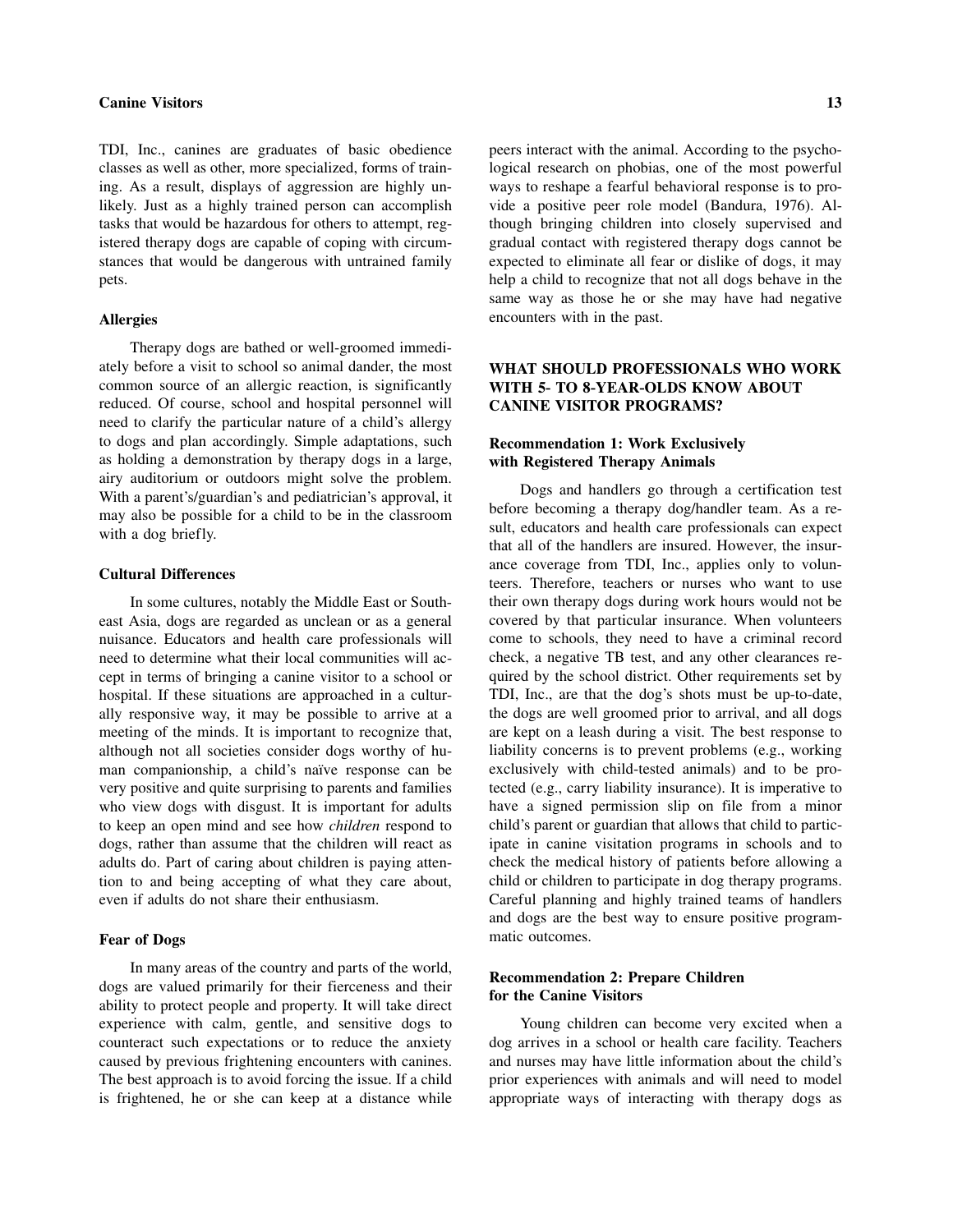# **SIDEBAR 2: A PRESENTATION ON THERAPY DOGS INTERNATIONAL, INC., AT A RURAL ELEMENTARY SCHOOL**

### **Nancy Bomboy**

Today, two handler/therapy dog teams, Nancy Bomboy and a Golden Retriever named Copper and Bonnie Stewart and a German Shepherd named Betty will make a group presentation to three second-grade classes at Rayne Elementary School. The handler/dog teams are accompanied by three colleagues who are observing their first school program—Carol Bernabo, Judy Broome, and Judy Doles. All of the women are owners of dogs registered by Therapy Dogs International, Inc. The group arrives early, signs in on the visitors' roster, and assembles in the front of the auditorium. As the second-graders pass by, a solemnlooking second-grader with wispy hair and wire-rimmed glasses says excitedly, "I know these dogs! I saw Copper when I was in the hospital. That one is Copper, he's 5, and he's a Golden Retriever. That one's name is Betty, she's a German Shepherd and she's 7." "Did they cheer you up?" an observer asks "Oh, yes!" she says, shaking her head emphatically.

The presentation begins as each woman introduces herself and shares a nametag with a photo ID of the registered therapy dog she owns. There are many "oohs" and "aahs" from the children as they talk about the breeds represented, including a Golden Retriever, a Lhaso-Apso, a Shih Tzu mix, and three German Shepherds. Each woman talks about the characteristics of the breed and shares the story of how the dog was selected and trained to become a therapy dog. One was a shelter dog and another, an unsuccessful guard dog, for example. It sends the message that animals, like people, are individuals and can be terribly misjudged.

Next, the presenters provide a brief history on Therapy Dogs International, Inc. Clearly, the session has been planned around questions that any child might have, and Nancy and Bonnie (a retired teacher's aide and retired school teacher, respectively) have acquired skillful ways of talking with children. One important question that is on every dog owner's (or aspiring owner's) mind is, "Could *my* dog be a therapy dog?" and that is immediately addressed as they explain and demonstrate—using Copper and Betty—how the dogs are evaluated and trained. Another question is, "What do therapy dogs do?" This is answered as the presenters describe their visits to schools, funeral homes, hospitals (except where the babies and surgery patients are), and various groups and organizations. The goal of the therapy dogs, in the group leader's words, is emotional therapy designed "to make you feel good" and "relax you." "We want to make people happy," she concludes. The presenters further anticipate and answer another question that members of the audience members no doubt have about Copper and Betty: Do they ever go to disaster sites? The answer is "No," because the training for disaster and search-and-rescue dogs is unique, and dogs selected for each role have different strengths.

Next, the presentation focuses on responsible dog selection, training, care, socialization, and registration procedures. The demonstration and discussion then turns to safety around dogs, encouraging children to repeat and remember the guiding words of "quiet" and "slow" behavior. Using Copper and Betty as very willing live visual aids, the women demonstrate: how to approach an unfamiliar dog with its owner (ask if it is okay to pet the dog), a dog without its owner (realize that it may be lost or scared or sick and let the dog approach you, do not challenge it by looking in its eyes, look at its chest instead), the correct way to offer a dog a treat (placed in the center of the open palm of the hand), the proper way to pet a dog (approach underneath its chin), what to do if a dog chases them (curl up and lace fingers behind head to cover neck and ears). With each point, the children were asked questions designed to help solidify their learning. During the discussion of giving a treat to a dog, for instance, they were asked, "Why is it a bad idea to hold the treat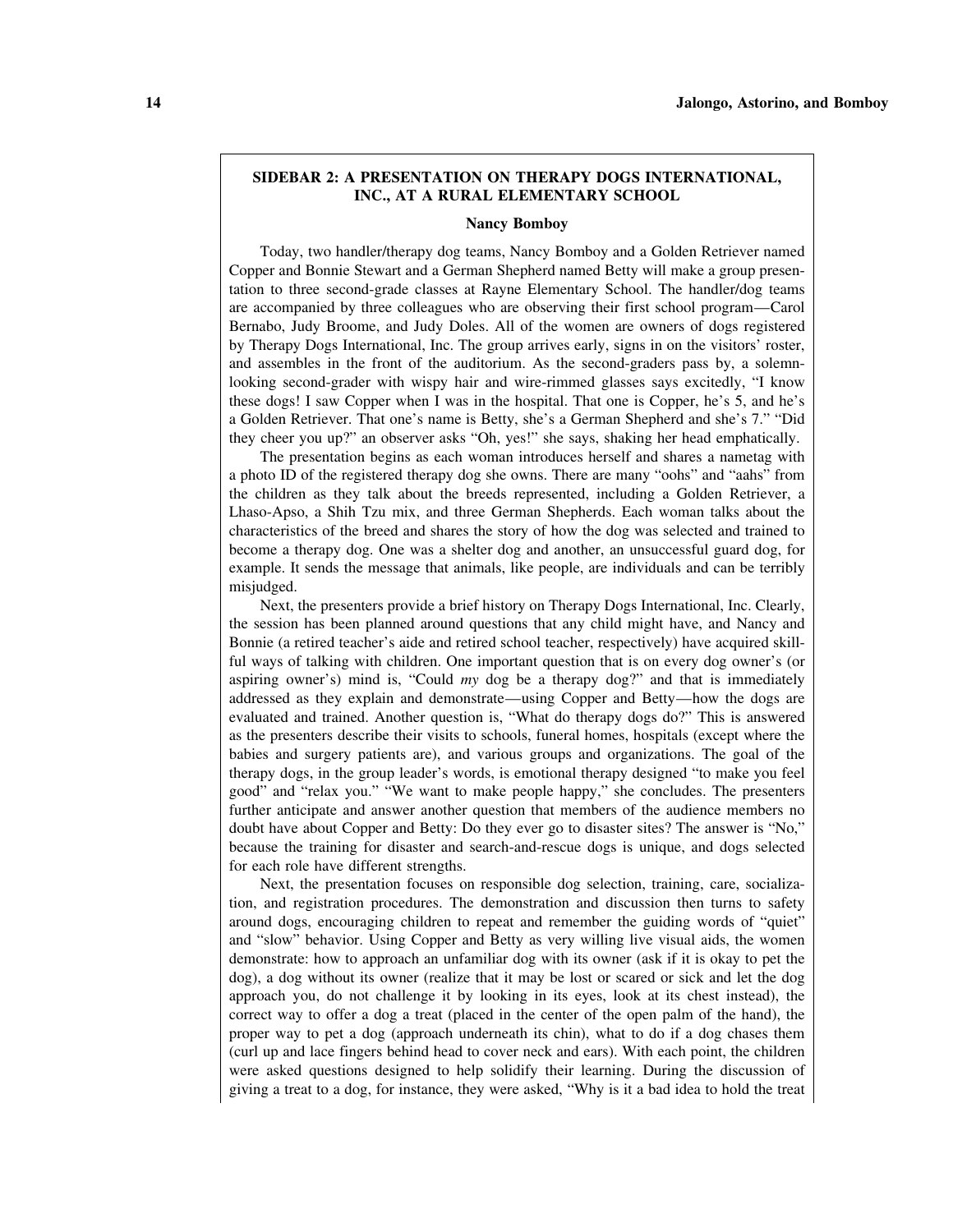in your fingers?" and a child replies that the "dog might miss and bite you." These experienced presenters wisely wait until the session is nearly over to let the children know they will all have the opportunity to pet the dogs if they wish. This announcement activates excited looks, broad smiles, and comments to peers as children line up to get their turn. While petting Copper and Betty, the children talk to the dogs; comment to their peers, teachers, and the presenters; and offer remarks about their own pets. At the conclusion of the program, each child receives a new pencil imprinted with the local group's name—D.R. P.E.T. (Dogs Routinely Providing Emotional Therapy)—as well as a coloring book (sponsored by a grant from the Evans Health Fund of The Pittsburgh Foundation). All of the illustrations were drawn by two sixth-grade students, and all of the captions were written by the presenters to reinforce the key points of the presentation. It is a perfect culminating activity to an interdisciplinary teaching theme on the role of companion animals in people's lives.

*The presentation was made at Rayne Elementary School*, *Marion Center Area School District*, *Home*, *Pennsylvania*.

well as provide guided practice with the children that ularly a large dog that they may perceive as a threat. It presentations are sometimes derailed by children wildly close supervision when interacting with the dogs. Potenrelate a personal experience. It is preferable to make the reduction in blood pressure; reduction in agitation, anxi-

When handlers and therapy dogs arrive at schools<br>or hospitals, they must sign in just like any other visi-<br>tors. The next step is to check with the professional<br>personnel who requested the visit to determine which<br>children or who are fearful of dogs are poor candidates for visiting canines. On the other hand, children in physical ther- **CONCLUSION**

teaches them to greet the dogs in slow, quiet, calm, and is best to demonstrate the correct way to approach the gentle ways. If a group presentation is planned, it is best dog and to touch it, as well as keep a close watch to to coach the children about the difference between a avoid any negative interactions. Children with behavior comment and a question. The purposes of large group disorders and emotional disturbances often require very waving their arms, eager to be called on so that they can tial benefits to the child include emotional support; focus of the presentation explicit and to work with ety, and stress; facilitation of communication with huyoung children to prepare pertinent questions in ad- mans; and distractions that may reduce the need for drug vance. Sidebar 2 describes a group presentation to sec- therapy (McConnel, 2002). Nevertheless, it is unfair to ond-graders led by Nancy Bomboy, a representative overschedule therapy animals to the point where they from Therapy Dogs International, Inc. are exhausted. Handlers, teachers, and nurses must also be vigilant in protecting therapy dogs from injury and **Recommendation 3: Assess Individual Children's** accidents. Highly trained therapy dogs usually are tested **Suitability for Interaction with the Dogs** around wheelchairs, walkers, or other orthopedic equip-

apy might be more willing to stick with their regimen if<br>they can reach out to touch a dog or walk to or with a<br>dog. Clearly, some areas of the hospital are off limits,<br>such as children in isolation or in the surgical unit **Recommendation 4: Consider the Dog's Safety** tence of interspecies bonds, we have moved from an in-<br>terest to animals as workers to animals as pets and,<br>finally, to animals that provide therapeutic support to hu-Young children who lack experience with animals man beings (Fine, 2000). Anyone who works with young may react unpredictably in the presence of a dog, partic- children knows that they usually are fascinated and capti